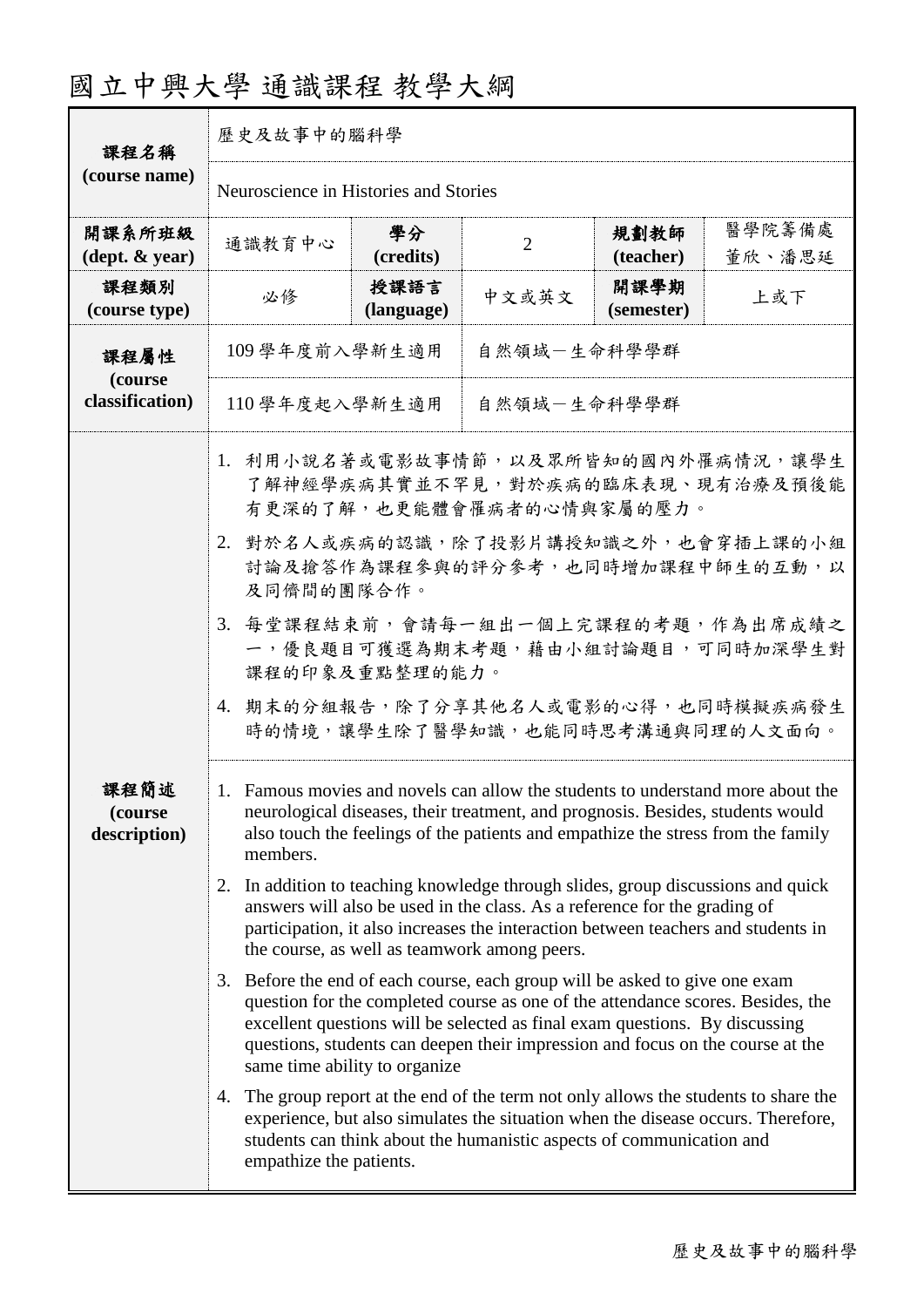|                                                                                                                                   | 1. 提升專業素養及醫學概念:藉由歷史人物、現代名人及電影故事小說情<br>節,提升人文素養,認識基本神經疾病與現有之治療。<br>2. 藉由上課學習過程,培養團隊合作精神。<br>3. 透過對影片故事及人物的反思,增加對周遭相似殘疾者的同理、關懷與協<br>助。                                                                                                                                                                                                                                                                                                                                                                                                                     |                          |         |                     |         |  |  |  |
|-----------------------------------------------------------------------------------------------------------------------------------|----------------------------------------------------------------------------------------------------------------------------------------------------------------------------------------------------------------------------------------------------------------------------------------------------------------------------------------------------------------------------------------------------------------------------------------------------------------------------------------------------------------------------------------------------------|--------------------------|---------|---------------------|---------|--|--|--|
| 教學目標<br>(course<br>objectives)                                                                                                    | 1. To improve professional quality and medical concepts: Through historical figures<br>and modern celebrities, as well as movies and novels, we can allow the students<br>to improve the humanistic quality, understand basic neurological diseases and<br>existing treatments.<br>2. Relying on teamwork, the students could demonstrate the cultivate cooperation<br>3. Through reflection on the story and characters of the film, We want to increase<br>students' empathy, care, and assistance for people with similar disabilities around<br>them |                          |         |                     |         |  |  |  |
| 先修課程<br>(prerequisites)                                                                                                           | 無(None)                                                                                                                                                                                                                                                                                                                                                                                                                                                                                                                                                  |                          |         |                     |         |  |  |  |
| 核心能力配比(六項加總100%)<br>(core learning outcomes)                                                                                      |                                                                                                                                                                                                                                                                                                                                                                                                                                                                                                                                                          |                          |         |                     |         |  |  |  |
| 人文素養 20%   科學素養 50%                                                                                                               |                                                                                                                                                                                                                                                                                                                                                                                                                                                                                                                                                          | 溝通能力 10%                 | 創新能力 0% | 國際視野 20%            | 社會關懷 0% |  |  |  |
|                                                                                                                                   | 教學方法 (teaching methods)                                                                                                                                                                                                                                                                                                                                                                                                                                                                                                                                  |                          |         | 學習評量方式 (evaluation) |         |  |  |  |
| 課堂分組互動,了解故事與歷史人物<br>上課出席與表現 50%<br>1.<br>2. 講授基本神經科學<br>團隊合作及考題製作10%<br>3. 小組討論與出考題<br>期末報告30%<br>4. 小組報告與相互回饋<br>筆試(學生互相出的考題)10% |                                                                                                                                                                                                                                                                                                                                                                                                                                                                                                                                                          |                          |         |                     |         |  |  |  |
|                                                                                                                                   |                                                                                                                                                                                                                                                                                                                                                                                                                                                                                                                                                          |                          |         |                     |         |  |  |  |
| (course content and homework / tests schedule)                                                                                    |                                                                                                                                                                                                                                                                                                                                                                                                                                                                                                                                                          | 授課內容(單元名稱與內容、習作/考試進度、備註) |         |                     |         |  |  |  |